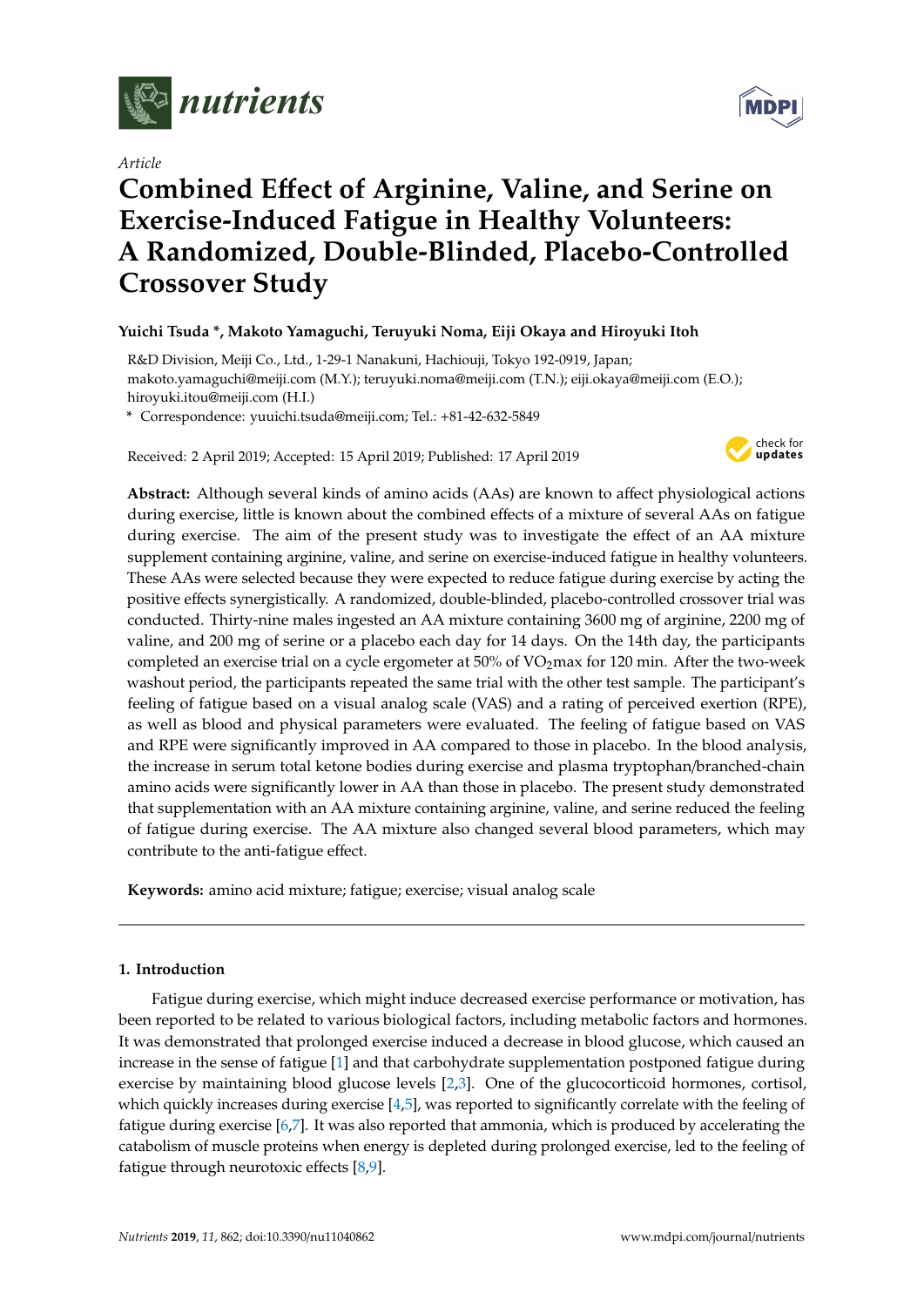Several kinds of amino acids (AAs) are known to affect physiological actions like the changes of blood or physical parameters during exercise. Arginine, known as a substrate of nitric oxide, significantly decreased exercise-induced blood ammonia and lactate elevation [\[10\]](#page-10-9). Moreover, several researchers have claimed that arginine supplementation increased exercise performance by regulating vasodilatation and blood flow [\[11](#page-10-10)[–13\]](#page-10-11). In these studies, 1.5–9 g of arginine were supplemented for several days. Branched-chain amino acids (BCAAs) valine, leucine, and isoleucine are also known to have various effects on physiological actions during exercise, and a large number of studies have evaluated the effects of BCAA supplementation. For example, a BCAA mixture supplement (2.5 g) decreased the serum creatine kinase concentration following prolonged exercise, which suggested that BCAAs could reduce muscle damage associated with endurance exercise [\[14\]](#page-10-12). De Palo et al., reported that chronic supplementation with a BCAA mixture (9.64 g) suppressed the increase in plasma lactate concentration after exercise [\[15\]](#page-10-13). It was also reported that the intake of BCAAs increases their concentration in plasma and prevents the increase in the free tryptophan/BCAA ratio, which could decrease the synthesis of serotonin in the brain and delay central fatigue [\[16](#page-10-14)[,17\]](#page-10-15). Some studies of a single kind of BCAA have shown that leucine accelerates protein synthesis [\[18,](#page-10-16)[19\]](#page-10-17) and that valine supplementation before exercise suppresses the elevation of corticosterone levels and the depletion of glucose during exercise in rats [\[20\]](#page-10-18). Serine, which is known as a substrate of phosphatidylserine, was reported to reduce the feeling of fatigue, improve exercise performance [\[21,](#page-10-19)[22\]](#page-10-20) and reduce the increase in cortisol during exercise [\[23\]](#page-11-0). In these reports, 400–750 mg of phosphatidylserine caused significant effects.

However, little is known about the combined effects of supplementation with mixtures of several AAs (except for the BCAA mixture), especially on the feeling of fatigue during exercise. In the present study, we developed an AA mixture containing arginine, valine, and serine, which had the above-described physiological effects related to the feeling of fatigue. At first, valine was selected because BCAAs may be able to delay central fatigue by decreasing the synthesis of serotonin in the brain [\[16](#page-10-14)[,17\]](#page-10-15). Actually, Gomez-Merino et al., reported that pre-exercise administration of valine significantly prevented the exercise-induced serotonin release in the brain of a rat [\[24\]](#page-11-1). Leucine and isoleucine were not included because they were able to promote glucose uptake and utilization, which may deplete blood glucose or muscle glycogen and induce fatigue by leucine or isoleucine supplementation before exercise [\[20](#page-10-18)[,25](#page-11-2)[,26\]](#page-11-3). However, it was also reported that BCAA supplementation elevated ammonia accumulation during exercise [\[27\]](#page-11-4). Secondly, arginine was selected because arginine was expected to reduce the increase in plasma ammonia via increased ureagenesis [\[10\]](#page-10-9) and increase exercise performance by regulating vasodilatation and blood flow [\[11](#page-10-10)[–13\]](#page-10-11). In addition, serine was selected because serine may be able to decrease fatigue via different mechanism from valine or arginine at low doses. The dose of the developed AA mixture was set to be the minimum required amount which could be expected to produce the positive effects and was approximately the same as those in the other studies. The aim of the present study was to investigate the effect of supplementation with an AA mixture containing arginine, valine, and serine on exercise-induced fatigue in healthy volunteers by comparing with a placebo supplementation. We hypothesized that the AA mixture supplementation could reduce fatigue during exercise by producing the positive effects of arginine, valine, and serine synergistically.

#### **2. Materials and Methods**

#### *2.1. Subjects*

A total of 197 healthy male volunteers aged 30 to 59 years old were recruited from a volunteer database of Soiken Inc. (Osaka, Japan) and gave their written informed consent. Subjects who met the exclusion criteria (subjects with food allergies, subjects with a smoking habit, subjects who had blood samples of more than 200 mL or 400 mL taken within 1 month or 3 months prior to the start of the study, subjects who participated in other clinical studies within the prior month, subjects with any diseases that may affect the evaluation in the study, subjects who took chronic supplemental AAs,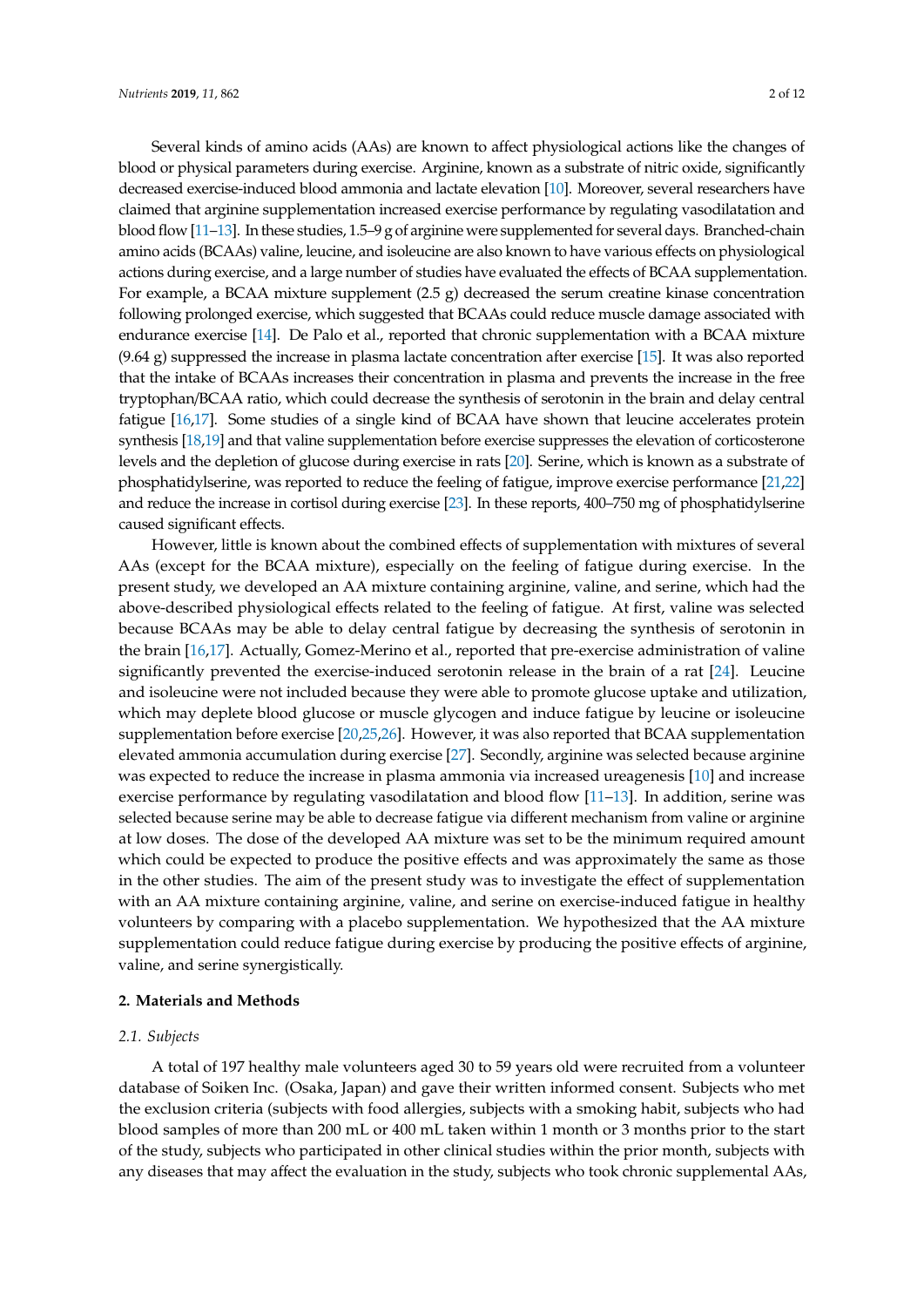or subjects who were judged as ineligible by a doctor for other reasons) were excluded (a total of 110 subjects were excluded). Subjects were included if they could complete the exercise trial of this study (a total of 28 subjects who could not complete the exercise trial were excluded). The recruitment and selection of participants were conducted between March and May 2018. Seven subjects dropped not due to personal reasons before allocation, and a total of 52 subjects were randomly allocated into our change of the exercise trial were exercise to personal reasons before allocation, and a total of 52 subjects were r two groups in a 1:1 ratio using a computer-generated random number sequence by an investigator who had no contact with the subjects or researchers. The sequence allocation concealment and blinding of the subjects and researchers were maintained throughout the study. The sample size of subjects was selected to achieve 80% power at a 5% significance level taking into account that several subjects might have dropped out. In the study, four subjects dropped out due to personal reasons after allocation, and 48 subjects completed the entire protocol. Before the statistical analysis, one participant dropped out due to a subjective symptom of fatigue not related to the supplementation on the exercise trial day, two participants dropped out due to abnormal values in their blood analyses not related to the exay, the participants dropped out due to deficitival values in their blood analyses not related to the<br>supplementation, and six dropped out due to violations of study compliance (vigorous exercise on the day before the exercise day or non-compliance of intake time of a provided meal). We, therefore, analyzed a final total of 39 subjects, see Figure [1.](#page-2-0) The basic characteristics of the study subjects are shown in Table 1. The subj[ect](#page-3-0)s were instructed not to change their usual exercise volume or diet during the study. The subjects recorded their sleep time, alcohol intake, test supplement intake, amount of exercise, and medication every day during the study period. They were also instructed not to take alcohol or vigorous exercise from the day before the exercise trial day until the exercise trial. selection of personal reasons before anotation, and a total or 52 subjects were randomly anotated not relation, and six dropped out due to violations of study compliance (vigorous excrets

<span id="page-2-0"></span>

**Figure 1.** Flowchart of the study participants. AA: amino acid. **Figure 1.** Flowchart of the study participants. AA: amino acid.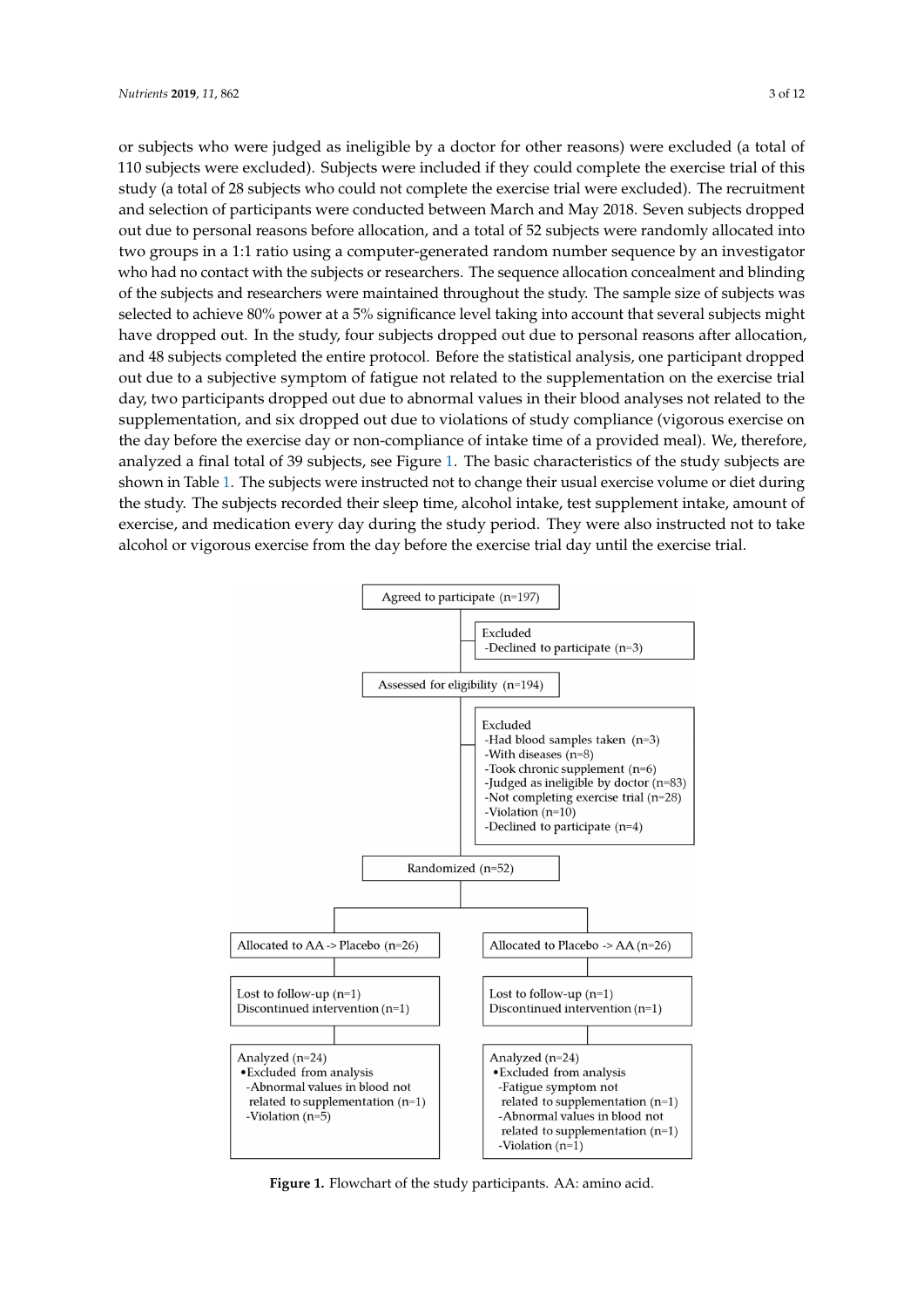<span id="page-3-0"></span>

|                       | $AA \rightarrow$ Placebo | Placebo -> AA   |
|-----------------------|--------------------------|-----------------|
|                       | $n=18$                   | $n=21$          |
| Age (years)           | $50.6 \pm 6.5$           | $49.8 \pm 5.9$  |
| Height (cm)           | $168.8 \pm 6.3$          | $170.3 \pm 6.0$ |
| Body weight (kg)      | $65.8 \pm 6.9$           | $68.8 \pm 8.7$  |
| $VO2$ max (mL/min/kg) | $34.7 \pm 5.6$           | $32.1 \pm 4.5$  |

**Table 1.** Basic characteristics of the study subjects.

Values are presented as the mean ± standard deviation (SD). There were no significant differences between two groups on basic characteristics. AA: amino acid.  $\epsilon$  mean  $\pm$  standard deviation (SD). There were no significar

## 2.2. Study Design

The study was a randomized, double-blinded, placebo-controlled crossover trial that was *2.2. Study Design*  conducted at the Esaka Research Center (Soiken Inc., Osaka, Japan), see Figure [2a](#page-3-1). All subjects participated in two trials with a 2-week washout period. The participants ingested one of the test samples (AA granule or placebo granule) for 14 days and carried out an exercise trial on the final day of supplementation. After the 2-week washout period, the participants repeated the same trial with the other test sample. These trials were conducted between June and July 2018. The study protocol was approved by the Institutional Review Board of Fukuda Clinic (Osaka, Japan) (Approval No. IRB-20180120-1) and the Meiji Institutional Review Board (Tokyo, Japan) (Approval No. 130) and was registered in the UMIN Clinical Trials Registry (UMIN000031150) on February 24, 2018. The study registered in the UMIN Clinical Trials Registry (UMIN000031150) on February 24, 2018. The study was conducted in accordance with the Declaration of Helsinki. was conducted in accordance with the Declaration of Helsinki. col was approved by the Institutional Review Board of Fukuda Clinic (Osaka, Japan) (

<span id="page-3-1"></span> $(a)$ 



**Figure 2. (a)** Study design; (b) experimental procedure on the exercise trial day. AA: amino acid.

# *2.3. Experimental Procedure 2.3. Experimental Procedure*

Subjects were provided packets of AA granule containing 1800 mg of arginine, 1100 mg of valine, and 100 mg of serine (Kyowa Hakko Bio Co., Ltd., Tokyo, Japan) per packet (not containing carbohydrate) or packets of placebo granule, in which the AAs were replaced by almost the same amount of sucrose (not containing AAs), in a randomized order and in a double-blinded fashion.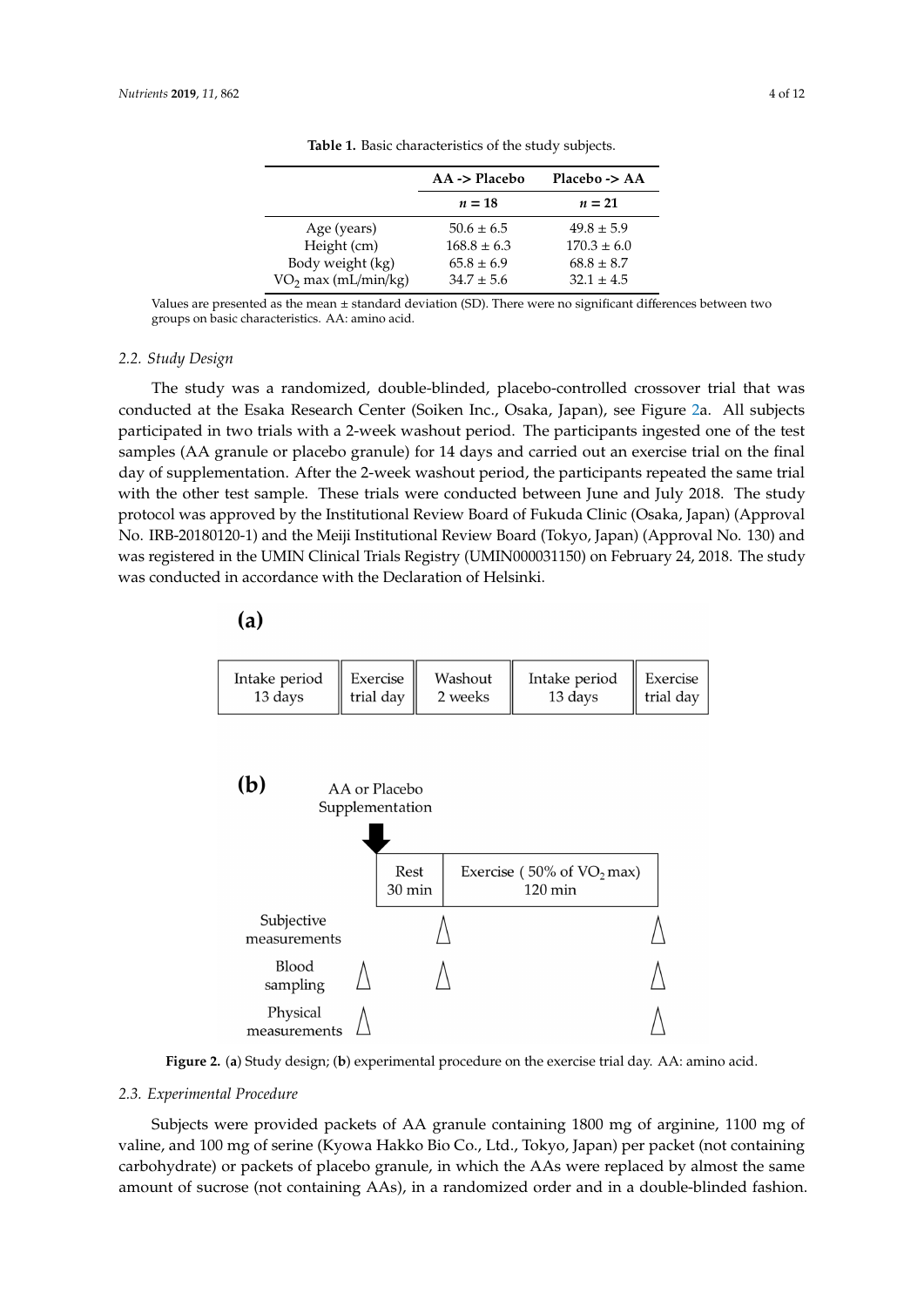The two test samples were indistinguishable by appearance, and their tastes were also unidentifiable because they contain an acidulant, which masks the sweetness. Subjects ingested two packets per day for 13 days, and it was recommended that they should ingest the packets before exercise if they take exercise. On the 13th day, the participants had the same dinner. On the next day (the 14th day), they had the same breakfast (carbohydrate jelly) with one packet of the test sample, and they ingested an additional packet 30 min before the exercise trial. Then, they carried out an exercise trial on a cycle ergometer (Aerobike 75XLII or 75XLIII, Konami Sports Life Co., Ltd., Tokyo, Japan) at 50% of the individual's maximal oxygen consumption (VO<sub>2</sub>max) for 120 min, see Figure [2b](#page-3-1). The intensity and time of exercise were determined to sufficiently increase the subject's feeling of fatigue due to exercise [\[27](#page-11-4)[,28\]](#page-11-5). The exercise trial was conducted in a temperature- and humidity-controlled environment.

#### *2.4. Subjective Measurements*

Subjects were asked to subjectively rate their feeling of fatigue on a visual analog scale (VAS) from 0 (no fatigue) to 100 (total exhaustion) and on a Borg's 6- to 20-point rating scale of perceived exertion (RPE) before and after the exercise. In addition, participants completed a Profile of Mood States-Short Form (POMS-SF) before and after the exercise, and we calculated the total mood disturbance score to assess their moods.

## *2.5. Blood Sampling*

Blood samples (20 mL) were collected from the brachial vein after the visit to the research center, which means before the ingestion of a packet 30 min before the exercise trial, before the exercise, and after the exercise. Whole blood from a NaF- and EDTA-2Na-containing tube and an EDTA-2Na-containing tube were centrifuged immediately at 1700× *g* for 10 min at 4 ◦C, and the plasma was separated for analysis of glucose by a UV method using biochemical auto-analyzer Bio Majesty JCA-BM 9130 (JEOL Ltd., Tokyo, Japan) and analyses of AAs (aspartic acid, threonine, serine, asparagine, glutamic acid, glutamine, proline, glycine, alanine, citrulline, valine, cystine, methionine, isoleucine, leucine, tyrosine, phenylalanine, β-alanine, ornithine, tryptophan, lysine, histidine, and arginine) and ammonia by high-performance liquid chromatography using amino acid auto-analyzer model L-8900 (Hitachi High-Tech Science Corporation, Tokyo, Japan). Serum samples were prepared by collecting whole blood in a plain tube and centrifuging the blood at 1700× *g* for 10 min at 4 ◦C for analysis of the total ketone bodies by an enzyme cycling method using the biochemical auto-analyzer, Bio Majesty JCA-BM 8060 (JEOL Ltd., Tokyo, Japan). Cortisol was assessed by a chemiluminescence immunoassay using an ADVIA Centaur XP (Siemens Healthineers, Erlangen, Germany), and free fatty acids were analyzed by an enzymatic method using a biochemical auto-analyzer, Bio Majesty JCA-BM 8060. Whole blood was deproteinized in a 1 N perchloric acid-containing tube for 15–60 min on ice and was then centrifuged at 1700 $\times$  *g* for 10 min at 4  $\degree$ C for the lactate analysis by an enzymatic method using a biochemical auto-analyzer, Bio Majesty JCA-BM 9130 (JEOL Ltd., Tokyo, Japan). Assays of plasma glucose, AAs, ammonia, serum total ketone bodies, cortisol, and blood lactate were performed at BML, Inc. (Tokyo, Japan), and the analysis of serum free fatty acids was performed at Skylight Biotech Inc. (Tokyo, Japan).

## *2.6. Physical Measurements*

Blood pressure, pulse rate, body temperature, body weight, and body fat percentage were measured after the visit to the research center and the exercise protocol. Blood pressure was evaluated by auscultation using an MMI-101 mercury sphygmomanometer (Muranaka Medical Instruments Co., Ltd., Osaka, Japan). Pulse rate and body temperature were assessed by a pulse oximetry ear sensor (Konami Sports Life Co., Ltd., Kanagawa, Japan) and an ear thermometer MC-510 (Omron Healthcare Co., Ltd., Kyoto, Japan). Body weight and body fat percentage were measured by an MC-780A body composition meter (Tanita Co., Ltd., Tokyo, Japan).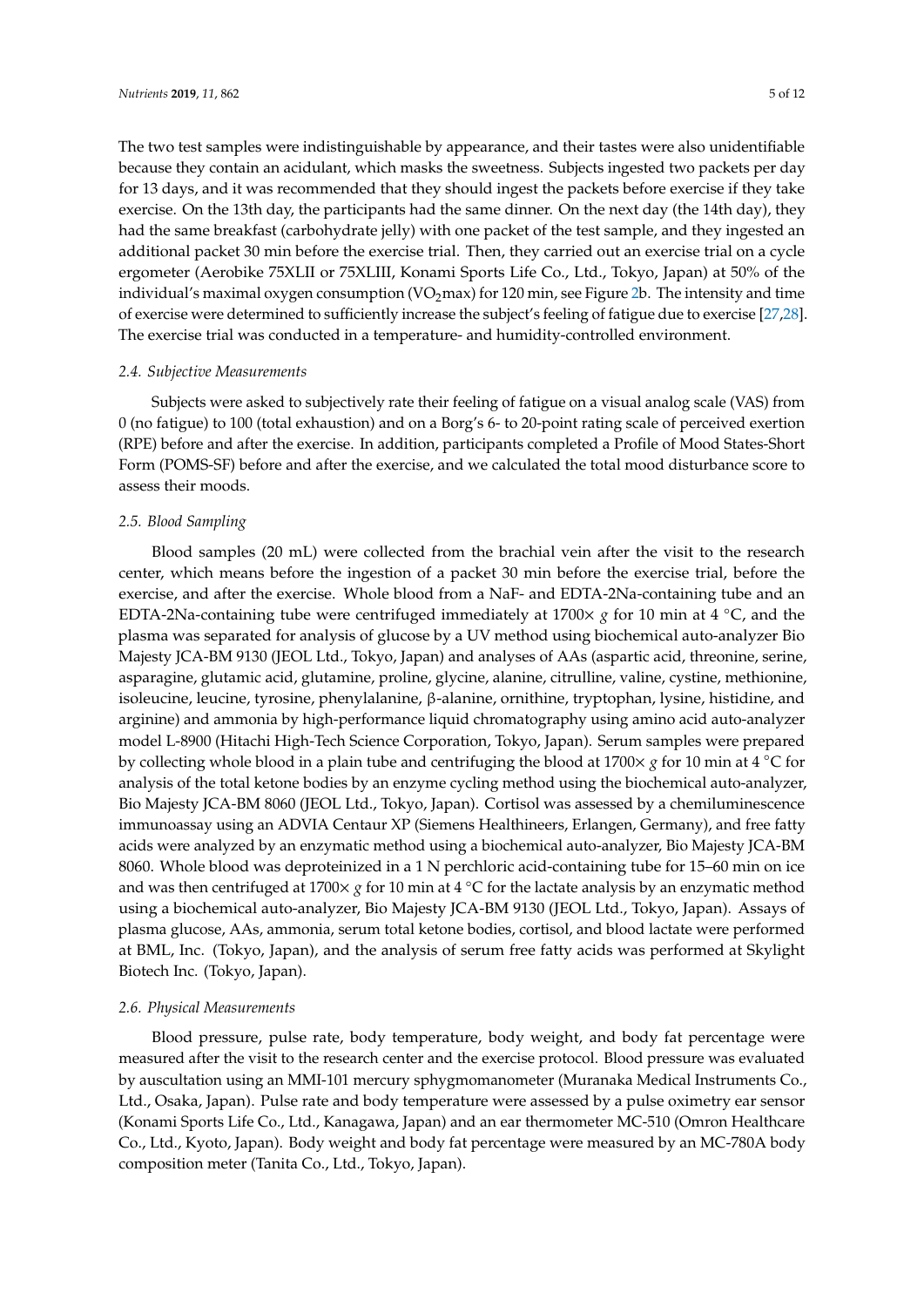In the study, the subjective measurement of the VAS was a primary outcome and the others were secondary outcomes. All data are expressed as the mean ± standard deviation (SD). Data were analyzed using a two-way repeated measures analysis of variance (ANOVA) with treatment (placebo and AA) and time (subjective measurements: before exercise and after exercise; blood parameters: after visit, before exercise, and after exercise; physical parameters: after visit and after exercise). Significant main effects and interactions were explored with a Bonferroni-corrected post-hoc *t*-test. The change scores before and after exercise were analyzed using a Student's *t*-test for the comparisons of pairs of groups. Analyses were performed with SPSS v. 22 (IBM Japan, Ltd., Tokyo, Japan). Differences with *p*-values < 0.05 were considered significant.

### **3. Results**

No subjects reported any side effects related to the supplementation, and there was no significant treatment order effect in the study. There were no differences between the AA group and the placebo group on their sleep time, alcohol intake, test supplement intake, amount of exercise, and medication.

#### *3.1. Subjective Measurements*

A two-way repeated measures ANOVA (treatment × time) was conducted for the feeling of fatigue on the VAS and there were significant predominant effects for treatment ( $p = 0.006$ ) and time (*p* < 0.001). There was no significant interaction between treatment and time (*p* = 0.132). A subsequent Bonferroni-corrected post-hoc t-test demonstrated that the VAS score after the exercise was significantly lower in the AA group than that of the placebo group (58.2  $\pm$  16.5 vs. 6[2.](#page-5-0)6  $\pm$  15.7,  $p = 0.010$ ), see Table 2. In addition, there were significant predominant effects for treatment ( $p = 0.046$ ) and time ( $p < 0.001$ ), and there was no significant interaction between treatment and time ( $p = 0.132$ ) on the RPE. A post-hoc *t*-test showed that the RPE improved significantly in the AA group compared to that in the placebo group before the exercise (7.7  $\pm$  1.5 vs. 8.1  $\pm$  1.5,  $p = 0.040$ ), see Table [3.](#page-5-1) A two-way repeated measures ANOVA for the total mood disturbance scores of the POMS-SF revealed no significant predominant effect for treatment or interaction between treatment and time (before the exercise: AA  $5.2 \pm 12.4$  vs. placebo 5.2  $\pm$  13.8; after the exercise: AA 6.7  $\pm$  12.6 vs. placebo 6.1  $\pm$  12.8).

<span id="page-5-0"></span>

|                     | <b>Before</b><br>Exercise | <b>After Exercise</b> | <i>v</i> -Value for<br><b>Interaction</b> | <i>v</i> -Value for<br><b>Treatment</b> | <i>p</i> -Value for<br>Time |
|---------------------|---------------------------|-----------------------|-------------------------------------------|-----------------------------------------|-----------------------------|
| AA                  | $18.8 \pm 11.4$           | $58.2 \pm 16.5$ *     |                                           |                                         |                             |
| Placebo             | $21.0 \pm 12.5$           | $62.6 \pm 15.7$       | 0.132                                     | 0.006                                   | < 0.001                     |
| Difference (95% CI) | $-2.2(-4.6, 0.1)$         | $-4.4(-7.4,-1.4)$     |                                           |                                         |                             |

**Table 2.** Visual analog scale (VAS) score before and after exercise.

<span id="page-5-1"></span>Values are mean ± SD (*n* = 39). AA: amino acid; CI: confidence interval. \* *p* < 0.05 compared to the placebo group.

|                     | <b>Before Exercise</b>     | <b>After Exercise</b>  | <i>v</i> -Value for<br><b>Interaction</b> | <i>v</i> -Value for<br><b>Treatment</b> | <i>p</i> -Value for<br>Time |
|---------------------|----------------------------|------------------------|-------------------------------------------|-----------------------------------------|-----------------------------|
| AA                  | $7.7 \pm 1.5*$             | $13.7 \pm 2.0$         |                                           |                                         |                             |
| Placebo             | $8.1 \pm 1.5$              | $14.0 \pm 2.3$         | 0.501                                     | 0.046                                   | < 0.001                     |
| Difference (95% CI) | $-0.5$ ( $-0.8$ , $-0.1$ ) | $-0.2$ ( $-0.8$ , 0.3) |                                           |                                         |                             |

Values are mean  $\pm$  SD ( $n = 39$ ). AA: amino acid; CI: confidence interval. \*  $p < 0.05$  compared to the placebo group.

#### *3.2. Blood Analysis*

A two-way repeated measures ANOVA (treatment × time) for plasma glucose, blood lactate, serum free fatty acid, serum total ketone bodies, and serum cortisol revealed that no significant predominant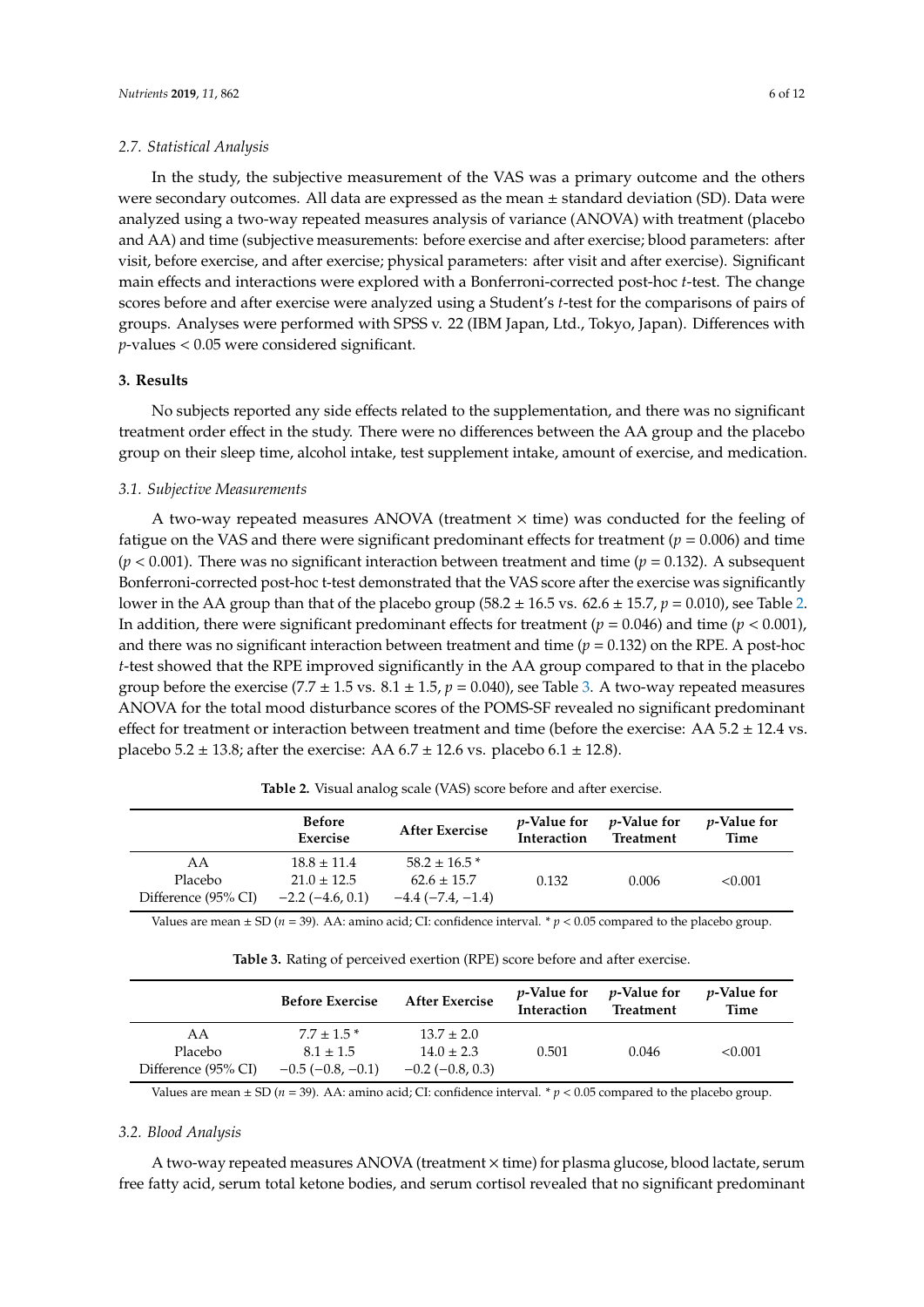effects for treatment were present. There was a significant interaction between treatment and time on serum total ketone bodies (*p* = 0.034). While a post-hoc *t*-test showed no significant difference between the AA group and the placebo group, the AA mixture supplement had a tendency to increase the serum total ketone body levels before exercise compared to the placebo ( $p = 0.053$ ). In addition, the increase in serum total ketone bodies between before and after the exercise was significantly lower in the AA group than that in the placebo group  $(p < 0.05)$ , see Table [4.](#page-6-0) Plasma AA concentrations are displayed in Table [5.](#page-7-0) There were significant interactions between treatment and time on the levels of arginine (*p* < 0.001), valine (*p* < 0.001), serine (*p* = 0.003), citrulline (*p* = 0.004), ornithine (*p* < 0.001), and tryptophan/BCAA ratio ( $p < 0.001$ ). A post-hoc *t*-test revealed that the intake of the AA mixture significantly increased the levels of arginine, valine, citrulline, and ornithine and decreased the level of tryptophan/BCAA ratio compared to the placebo after the visit, before the exercise, and after the exercise ( $p < 0.01$ ). The plasma serine concentration before exercise was also significantly higher in the AA group than that in the placebo group ( $p < 0.01$ ). There was no significant main effect for treatment or interaction between treatment and time on plasma ammonia level.

| Table 4. Effects of the AA mixture supplement on blood biological parameters. |  |  |  |
|-------------------------------------------------------------------------------|--|--|--|
|-------------------------------------------------------------------------------|--|--|--|

<span id="page-6-0"></span>

|                                     |               | After<br><b>Visit</b>            | <b>Before</b><br>Exercise        | After<br>Exercise                | Change before<br>and after<br>Exercise<br>$(95\% \text{ CI})$ | <i>p</i> -Value<br>for<br><b>Interaction</b> | <i>p</i> -Value<br>for<br>Treatment | <i>p</i> -Value<br>for Time |
|-------------------------------------|---------------|----------------------------------|----------------------------------|----------------------------------|---------------------------------------------------------------|----------------------------------------------|-------------------------------------|-----------------------------|
| Plasma glucose<br>(mg/dL)           | AA<br>Placebo | $88.8 + 9.6$<br>$87.2 \pm 9.1$   | $89.6 \pm 6.6$<br>$89.7 \pm 7.3$ | $80.4 \pm 8.1$<br>$79.9 \pm 6.4$ | $-9.2$ ( $-11.9$ , $-6.5$ )<br>$-9.7(-11.7, -7.7)$            | 0.454                                        | 0.323                               | < 0.001                     |
| Blood lactate<br>(mg/dL)            | AA<br>Placebo | $8.8 \pm 3.1$<br>$9.7 + 3.6$     | $7.8 \pm 4.4$<br>$8.3 \pm 2.9$   | $11.5 \pm 3.6$<br>$11.7 + 3.6$   | 3.7(2.1, 5.3)<br>3.4(2.1, 4.7)                                | 0.531                                        | 0.191                               | < 0.001                     |
| Serum free fatty<br>acid(mEq/L)     | AA<br>Placebo | $0.49 + 0.21$<br>$0.49 \pm 0.27$ | $0.42 + 0.18$<br>$0.38 \pm 0.18$ | $1.62 + 0.43$<br>$1.68 \pm 0.41$ | 1.20(1.07, 1.33)<br>1.29(1.15, 1.44)                          | 0.210                                        | 0.841                               | < 0.001                     |
| Serum total ketone<br>body (µmol/L) | AA<br>Placebo | $172 \pm 163$<br>$134 \pm 135$   | $101 \pm 85$<br>$72 \pm 53$      | $582 \pm 242$<br>$630 \pm 255$   | 481 (419, 543) *<br>559 (479, 638)                            | 0.034                                        | 0.739                               | < 0.001                     |
| Serum cortisol<br>$(\mu g/dL)$      | AA<br>Placebo | $11.9 + 3.9$<br>$12.2 \pm 4.1$   | $10.9 \pm 3.5$<br>$10.7 \pm 3.6$ | $16.7 \pm 6.3$<br>$17.3 \pm 6.7$ | 5.8(3.7, 7.9)<br>6.6(4.0, 9.2)                                | 0.644                                        | 0.672                               | < 0.001                     |

Values are mean ± SD (*n* = 39). AA: amino acid; CI: confidence interval. \* *p* < 0.05 compared to the placebo group.

|                            |               | <b>After Visit</b>                       | <b>Before</b><br>Exercise                 | <b>After Exercise</b>                    | Change before and after<br>Exercise (95% CI)                        | $p$ -Value<br>for<br><b>Interaction</b> | $p$ -Value<br>for<br>Treatment | p-Value<br>for Time |
|----------------------------|---------------|------------------------------------------|-------------------------------------------|------------------------------------------|---------------------------------------------------------------------|-----------------------------------------|--------------------------------|---------------------|
| Aspartic acid<br>(mmol/mL) | AA<br>Placebo | $3.8 \pm 1.2$ **<br>$4.3 \pm 1.2$        | $3.7 \pm 1.3$<br>$3.5 \pm 1.1$            | $3.5 \pm 1.2$<br>$3.6 \pm 1.2$           | $-0.1$ ( $-0.6$ , 0.3)<br>$0.1$ (-0.2, 0.5)                         | 0.027                                   | 0.379                          | < 0.001             |
| Threonine<br>(mmol/mL)     | AA<br>Placebo | $119.9 \pm 22.5$ **<br>$135.0 \pm 26.2$  | $125.5 \pm 25.4$<br>$128.8 \pm 19.4$      | $114.3 \pm 22.1$ **<br>$128.0 \pm 21.8$  | $-11.2$ ( $-17.6$ , $-4.8$ ) <sup>*</sup><br>$-0.8$ ( $-6.2$ , 4.6) | 0.010                                   | < 0.001                        | 0.008               |
| Serine<br>(mmol/mL)        | AA<br>Placebo | $123.2 \pm 25.2$<br>$126.4 \pm 27.6$     | $128.3 \pm 23.5$ **<br>$118.9 \pm 20.5$   | $115.3 \pm 17.3$<br>$118.6 \pm 19.6$     | $-13.0$ ( $-18.9$ , $-7.0$ ) **<br>$-0.3(-5.7, 5.0)$                | 0.003                                   | 0.657                          | 0.001               |
| Asparagine<br>(mmol/mL)    | AA<br>Placebo | $48.0 \pm 8.4$<br>$49.5 \pm 10.2$        | $49.9 \pm 8.8$<br>$49.1 \pm 7.4$          | $45.9 \pm 6.2$<br>$47.9 \pm 8.3$         | $-4.0$ ( $-6.6$ , $-1.4$ )<br>$-1.2$ ( $-3.7, 1.3$ )                | 0.234                                   | 0.376                          | 0.030               |
| Glutamic acid<br>(mmol/mL) | AA<br>Placebo | $62.2 \pm 23.6$<br>$67.7 \pm 21.4$       | $54.2 + 21.3$<br>$52.7 \pm 17.7$          | $55.9 + 22.2$<br>$58.4 \pm 18.7$         | $1.7(-4.1, 7.5)$<br>5.7(0.9, 10.6)                                  | 0.146                                   | 0.254                          | < 0.001             |
| Glutamine<br>(mmol/mL)     | AA<br>Placebo | $632.8 \pm 91.6$<br>$643.2 \pm 98.1$     | $675.0 \pm 107.5$<br>$648.4 \pm 56.3$     | $648.8 \pm 67.2$<br>$667.9 \pm 76.5$     | $-26.2$ ( $-57.2$ , 4.8)<br>$19.5(-5.4, 44.4)$                      | 0.105                                   | 0.911                          | 0.038               |
| Proline<br>(mmol/mL)       | AA<br>Placebo | $151.2 \pm 58.8$<br>$158.3 \pm 46.0$     | $148.3 \pm 49.3$<br>$147.9 \pm 38.5$      | $142.6 \pm 41.7$<br>$147.4 \pm 40.1$     | $-5.7(-13.1, 1.7)$<br>$-0.5$ ( $-6.2$ , 5.3)                        | 0.214                                   | 0.233                          | 0.004               |
| Glycine<br>(mmol/mL)       | AA<br>Placebo | $250.4 \pm 53.6$<br>$261.8 \pm 64.8$     | $247.3 \pm 52.4$<br>$251.9 \pm 54.2$      | $227.2 \pm 45.1$ **<br>$244.2 \pm 54.1$  | $-20.2$ ( $-31.0$ , $-9.4$ )<br>$-7.7(-21.7, 6.2)$                  | 0.383                                   | 0.020                          | < 0.001             |
| Alanine<br>(mmol/mL)       | AA<br>Placebo | $420.9 \pm 75.6$<br>$425.7 \pm 89.8$     | $426.2 \pm 85.5$<br>$406.5 \pm 69.5$      | $401.2 \pm 66.2$<br>$386.3 \pm 66.0$     | $-25.0$ ( $-49.9$ , $-0.1$ )<br>$-20.2$ ( $-41.5$ , 1.1)            | 0.174                                   | 0.174                          | 0.009               |
| Citrulline<br>(mmol/mL)    | AA<br>Placebo | 42.6 $\pm$ 8.8 **<br>$38.2 \pm 7.9$      | $44.5 \pm 9.8$ **<br>$34.3 \pm 6.3$       | $51.6 \pm 9.2$ **<br>$43.9 \pm 6.8$      | 7.1(4.2, 10.1)<br>9.6(7.8, 11.4)                                    | 0.004                                   | < 0.001                        | < 0.001             |
| Valine<br>(mmol/mL)        | AA<br>Placebo | $488.3 \pm 121.6$ **<br>$242.0 \pm 53.4$ | $805.7 \pm 190.1$ **<br>$253.6 \pm 114.5$ | $596.1 \pm 102.4$ **<br>$243.7 \pm 37.8$ | $-209.6$ ( $-263.4$ , $-155.8$ ) **<br>$-9.9(-48.9, 29.2)$          | < 0.001                                 | < 0.001                        | < 0.001             |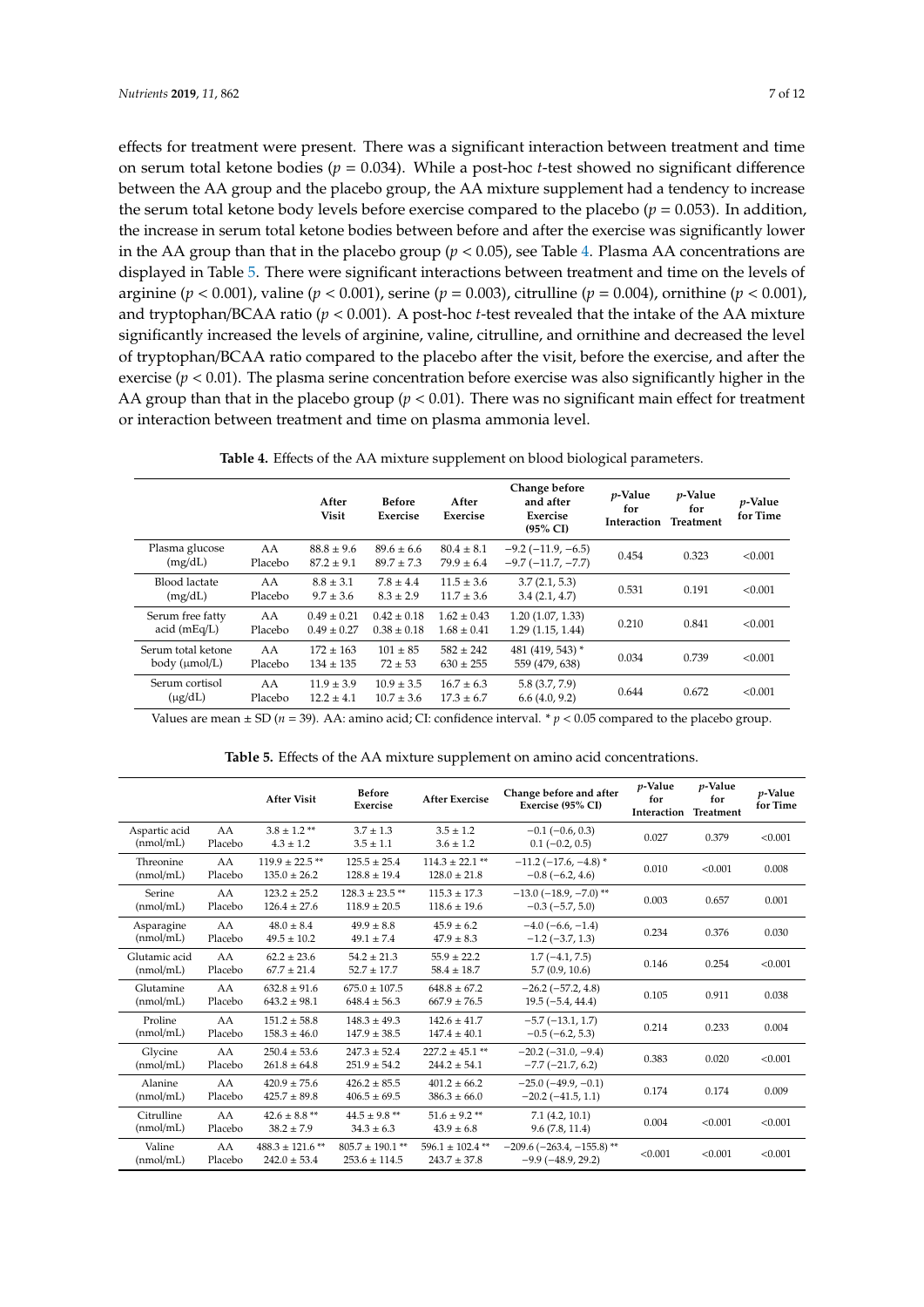<span id="page-7-0"></span>

|                               |               | <b>After Visit</b>                        | <b>Before</b><br>Exercise                 | <b>After Exercise</b>                     | Change before and after<br>Exercise (95% CI)                                       | $p$ -Value<br>for<br>Interaction | $p$ -Value<br>for<br>Treatment | p-Value<br>for Time |
|-------------------------------|---------------|-------------------------------------------|-------------------------------------------|-------------------------------------------|------------------------------------------------------------------------------------|----------------------------------|--------------------------------|---------------------|
| Cystine<br>(mmol/mL)          | AA<br>Placebo | $32.6 \pm 7.8$<br>$32.7 \pm 7.7$          | $31.9 \pm 7.3$<br>$31.4 \pm 6.1$          | $33.3 \pm 6.3$<br>$33.1 \pm 6.4$          | $1.4 (-0.4, 3.2)$<br>1.7(0.3, 3.1)                                                 | 0.903                            | 0.823                          | 0.079               |
| Methionine<br>(mmol/mL)       | AA<br>Placebo | $22.6 \pm 3.8$ **<br>$24.6 \pm 5.5$       | $22.9 \pm 4.0$<br>$23.5 \pm 3.2$          | $25.8 \pm 3.4$ **<br>$28.4 \pm 3.7$       | $2.9(1.6, 4.3)*$<br>4.9(3.8, 6.1)                                                  | 0.048                            | < 0.001                        | < 0.001             |
| Isoleucine<br>(mmol/mL)       | AA<br>Placebo | $58.0 \pm 11.6$<br>$60.1 \pm 17.2$        | $59.9 \pm 13.9$<br>$59.3 \pm 11.9$        | $68.1 \pm 12.4$<br>$69.6 \pm 10.9$        | 8.2 (4.2, 12.2)<br>10.3(7.2, 13.3)                                                 | 0.400                            | 0.436                          | < 0.001             |
| Leucine<br>(mmol/mL)          | AA<br>Placebo | $123.0 \pm 20.3$<br>$123.8 \pm 28.5$      | $127.2 \pm 26.6$<br>$121.3 \pm 20.8$      | $140.6 \pm 24.7$<br>$138.7\pm19.3$        | 13.4 (5.4, 21.4)<br>17.4 (11.6, 23.1)                                              | 0.292                            | 0.366                          | < 0.001             |
| Tyrosine<br>(mmol/mL)         | AA<br>Placebo | $54.7 \pm 11.7$ **<br>$60.6 \pm 15.2$     | $54.8 \pm 11.3$<br>$57.3 \pm 11.3$        | $62.1 \pm 10.4$ **<br>$68.9 \pm 10.1$     | $7.3(4.1, 10.6)$ *<br>11.7 (9.0, 14.4)                                             | 0.079                            | < 0.001                        | < 0.001             |
| Phenylalanine<br>(mmol/mL)    | AA<br>Placebo | $59.4 \pm 9.2$<br>$61.3 \pm 9.5$          | $60.9 \pm 11.2$<br>$61.1 \pm 7.2$         | $64.9 \pm 8.3$ *<br>$68.7 \pm 7.5$        | 4.0(0.0, 7.9)<br>7.5(4.9, 10.1)                                                    | 0.285                            | 0.040                          | < 0.001             |
| $\beta$ -Alanine<br>(mmol/mL) | AA<br>Placebo | $2.6 \pm 1.3$<br>$2.2 \pm 1.0$            | $3.1 \pm 1.8$ **<br>$2.3 \pm 1.2$         | $3.2 \pm 1.5$ **<br>$2.5 \pm 1.0$         | $0.1$ (-0.6, 0.7)<br>$0.2$ (-0.2, 0.5)                                             | 0.545                            | < 0.001                        | 0.043               |
| Ornithine<br>(mmol/mL)        | AA<br>Placebo | $86.7 \pm 22.9$ **<br>$60.1 \pm 16.0$     | $107.1 \pm 35.2$ **<br>$58.0 \pm 17.9$    | $100.7 \pm 21.2$ **<br>$54.4 \pm 10.1$    | $-6.3$ $(-16.3, 3.6)$<br>$-3.6(-9.1, 1.9)$                                         | < 0.001                          | < 0.001                        | 0.003               |
| Tryptophan<br>(mmol/mL)       | AA<br>Placebo | $38.1 \pm 6.9$<br>$39.8 \pm 8.9$          | $39.3 \pm 8.6$<br>$39.3 \pm 5.3$          | $28.0 \pm 5.0$<br>$29.0 \pm 6.3$          | $-11.4(-13.9, -8.8)$<br>$-10.3$ ( $-12.2, -8.4$ )                                  | 0.481                            | 0.257                          | < 0.001             |
| Lysine<br>(mmol/mL)           | AA<br>Placebo | $188.9 \pm 29.2$ **<br>$213.4 \pm 40.5$   | $197.8 \pm 40.3$<br>$201.6 \pm 30.2$      | $188.6 \pm 28.5$ **<br>$212.8 \pm 28.5$   | $-9.2$ ( $-19.8$ , 1.4) <sup>**</sup><br>11.2(2.8, 19.6)                           | 0.005                            | < 0.001                        | 0.914               |
| Histidine<br>(mmol/mL)        | AA<br>Placebo | $91.0 \pm 13.3$<br>$94.1 \pm 17.0$        | $92.9 \pm 16.5$<br>$89.6 \pm 9.7$         | $89.0 \pm 12.4$<br>$91.7 \pm 13.2$        | $-3.9(-8.3, 0.5)$ *<br>$2.1(-1.5, 5.7)$                                            | 0.095                            | 0.573                          | 0.317               |
| Arginine<br>(mmol/mL)         | AA<br>Placebo | $144.5 \pm 35.6$ **<br>$94.5 \pm 22.8$    | $217.1 \pm 55.2$ **<br>$95.6 \pm 26.7$    | $168.9 \pm 30.3$ **<br>$100.4 \pm 17.8$   | $-48.2$ ( $-64.0$ , $-32.4$ ) **<br>$4.8(-2.7, 12.3)$                              | < 0.001                          | < 0.001                        | < 0.001             |
| Ammonia<br>(mmol/mL)          | AA<br>Placebo | $58.8 \pm 12.9$<br>$63.3 \pm 13.6$        | $56.4 \pm 18.1$<br>$56.1 \pm 12.0$        | $60.5 \pm 14.3$<br>$63.3 \pm 13.5$        | $4.0(-0.8, 8.9)$<br>$7.2$ (2.6, 11.8)                                              | 0.292                            | 0.181                          | 0.004               |
| Tryptophan/<br><b>BCAA</b>    | AA<br>Placebo | $0.060 \pm 0.019$ **<br>$0.095 \pm 0.019$ | $0.041 \pm 0.013$ **<br>$0.095 \pm 0.020$ | $0.035 \pm 0.008$ **<br>$0.065 \pm 0.013$ | $-0.006$ ( $-0.010$ , $-0.002$ ) <sup>**</sup><br>$-0.030$ ( $-0.035$ , $-0.025$ ) | < 0.001                          | < 0.001                        | < 0.001             |

**Table 5.** *Cont.*

Values are mean  $\pm$  SD ( $n = 39$ ). AA: amino acid; CI: confidence interval. \*\*  $p < 0.01$ , \*  $p < 0.05$  compared to the placebo group.

# *3.3. Physical Measurements*

A two-way repeated measures ANOVA (treatment  $\times$  time) was conducted for the physical parameters and there were no significant predominant effects for treatment or interactions between treatment and time, see Table [6.](#page-7-1)

<span id="page-7-1"></span>

|                                    |               | After Visit                         | After<br>Exercise                   | <i>p</i> -Value for<br><b>Interaction</b> | <i>p</i> -Value for<br><b>Treatment</b> | <i>p</i> -Value for<br>Time |
|------------------------------------|---------------|-------------------------------------|-------------------------------------|-------------------------------------------|-----------------------------------------|-----------------------------|
| Systolic blood pressure<br>(mmHg)  | AA<br>Placebo | $111.7 \pm 9.4$<br>$114.2 \pm 10.8$ | $112.3 \pm 9.9$<br>$112.6 \pm 10.3$ | 0.075                                     | 0.144                                   | 0.673                       |
| Diastolic blood pressure<br>(mmHg) | AA<br>Placebo | $73.9 \pm 7.3$<br>$74.4 \pm 7.7$    | $71.5 \pm 9.1$<br>$72.3 \pm 9.0$    | 0.850                                     | 0.427                                   | 0.022                       |
| Pulse rate (bpm)                   | AA<br>Placebo | $70.5 \pm 9.4$<br>$71.0 \pm 8.3$    | $95.5 \pm 13.6$<br>$93.8 \pm 13.6$  | 0.298                                     | 0.619                                   | < 0.001                     |
| Body temperature $(^{\circ}C)$     | AA<br>Placebo | $36.1 \pm 0.4$<br>$36.1 \pm 0.4$    | $36.0 \pm 0.4$<br>$36.1 \pm 0.6$    | 0.147                                     | 0.551                                   | 0.780                       |
| Body weight (kg)                   | AA<br>Placebo | $65.8 \pm 7.7$<br>$66.0 \pm 7.7$    | $65.7 \pm 7.6$<br>$65.8 \pm 7.6$    | 0.670                                     | 0.216                                   | < 0.001                     |
| Body fat $(\% )$                   | AA<br>Placebo | $17.7 \pm 4.5$<br>$17.6 \pm 4.7$    | $18.4 \pm 4.3$<br>$18.3 \pm 4.6$    | 0.398                                     | 0.345                                   | < 0.001                     |

**Table 6.** Effects of the AA mixture supplement on physical parameters.

Values are presented as the mean  $\pm$  SD ( $n = 39$ ). AA: amino acid.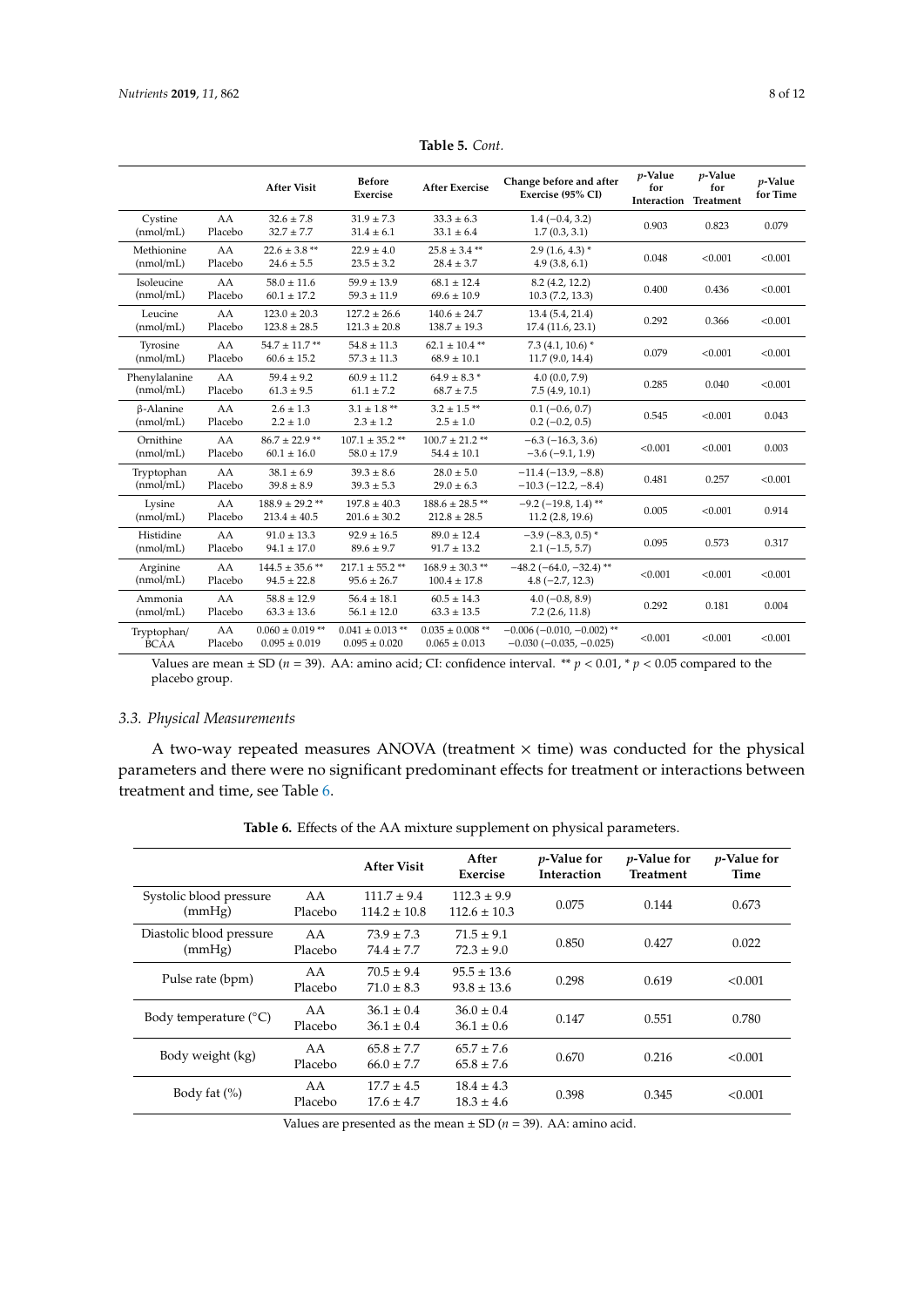### **4. Discussion**

The present study aimed to investigate the effect of combined arginine, valine, and serine supplementation on fatigue during exercise in healthy volunteers. The VAS and RPE, which were used for evaluating the feeling of fatigue during exercise in the study, have been shown to be valid instruments for the quantitative assessment of fatigue [\[29](#page-11-6)[,30\]](#page-11-7). In the study, there were significant predominant effects for treatment on VAS and RPE. Moreover, the feeling of fatigue on the VAS after the exercise was significantly lower in the AA group than that in the placebo group, which indicated that supplementation with the AA mixture containing arginine, valine, and serine markedly reduced exercise-induced fatigue. The RPE score was significantly lower in the AA group than that in the placebo group before the exercise, which suggested that the AA mixture used in the present study improved the condition of subjects before the exercise. The result may indicate that the AA mixture could reduce the sense of fatigue induced by physical activities in daily life.

Ketone bodies are lipid-derived organic compounds that can serve as a circulating energy source for tissues such as brain or skeletal muscle tissue in the fasting state or during prolonged exercise [\[31\]](#page-11-8). Johnson et al., reported that well-trained individuals demonstrated an attenuated rise in plasma ketone body concentrations during and after exercise compared to untrained individuals [\[32\]](#page-11-9). Some reports have claimed that ketone bodies enhance exercise performance via modulation of energy metabolism or decreases in central (i.e., neural brain) fatigue [\[33–](#page-11-10)[35\]](#page-11-11). In the study, there was a significant interaction between treatment and time on serum total ketone bodies, and the AA mixture supplement had a tendency to increase the serum total ketone body levels before exercise compared to the placebo, which suggested that the AA supplement might contribute to enhance the production of the ketone bodies. It has been reported that arginine stimulates the secretion of glucagon from pancreatic alpha cells [\[36\]](#page-11-12), which is known to promote lipolysis. Therefore, the tendency of the total ketone bodies in the study to increase might have been caused by arginine-stimulated glucagon secretion. On the other hand, the change in total ketone bodies during exercise was significantly lower in the AA group than that in the placebo group. These data indicated that the increased ketone bodies were effectively used during exercise and that the AA mixture supplement might accelerate the utilization of the ketone bodies during the exercise trial. The promotion of the utilization of ketone bodies may be related to the anti-fatigue effect during exercise that was associated with supplementation with the AA mixture in the study.

The AA mixture supplement significantly increased the levels of citrulline, which is produced via the urea cycle [\[37\]](#page-11-13) after the visit, before the exercise, and after the exercise. Supplementation with citrulline, a potent precursor of arginine, was reported to enhance cycling time trial performance and improve subjective feelings (e.g., of muscle soreness) after performance through its effect on nitric oxide synthesis [\[38\]](#page-11-14), which indicated that the increase in citrulline concentrations may be one of the factors related to the attenuation of exercise-induced fatigue by the AA mixture in the study.

Fernstrom et al., showed that exercise-induced increases in neuronal serotonin synthesis and release may contribute to the development of central fatigue [\[39\]](#page-11-15). In fact, it was revealed that exercise significantly increased the level of brain tryptophan, the precursor for cerebral serotonin synthesis, and the brain serotonin concentration in a rodent study [\[16\]](#page-10-14). It was also reported that the transport of tryptophan across the blood–brain barrier is influenced by the concentration of BCAAs, which are transported via the same carrier system [\[40–](#page-11-16)[42\]](#page-11-17). This indicates that the intake of BCAAs increases their concentration in plasma and decreases the synthesis of serotonin in the brain by competing with tryptophan for the transporter to cross the blood—brain barrier, which means that preventing the increase in the free tryptophan/BCAA ratio might be able to delay central fatigue [\[16,](#page-10-14)[17\]](#page-10-15). In this study, the plasma valine concentration was significantly higher in the AA group while there were no differences in the levels of plasma leucine and isoleucine between the AA group and the placebo group. These data demonstrated that the increase of valine did not affect leucine and isoleucine concentrations. Furthermore, the level of the tryptophan/BCAA ratio significantly decreased in the AA group. The result suggested that the AA mixture supplementation could attenuate tryptophan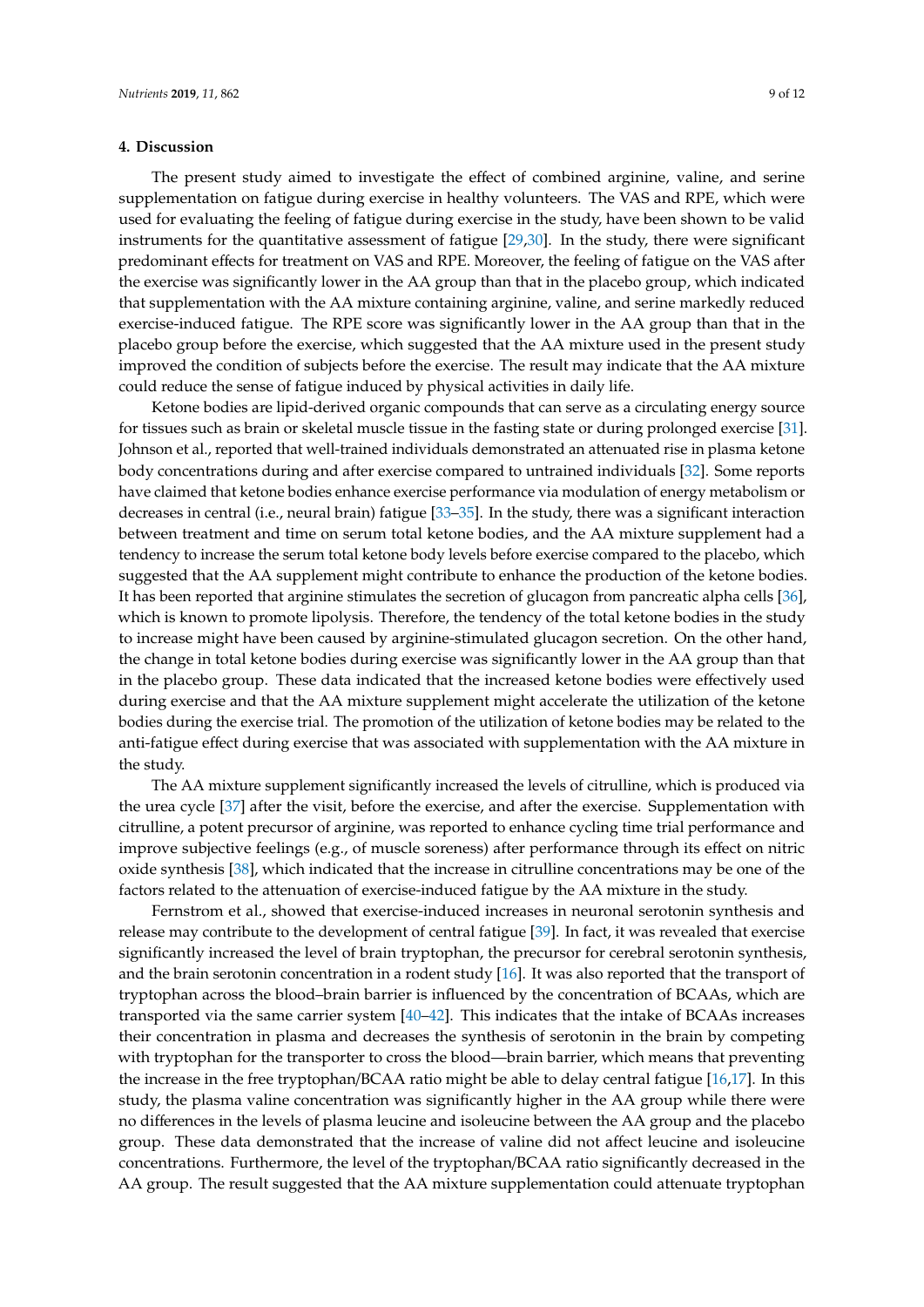transport into the brain and the synthesis of serotonin in the brain, which may have caused a decrease in fatigue during exercise in the study. Although citrulline is known to enhance the use of BCAAs [\[38](#page-11-14)[,43\]](#page-11-18), which could induce the depletion of plasma BCAAs and central fatigue via neuronal serotonin synthesis, the AA mixture used in this study could negate the negative effect of the increase of citrulline by increasing the plasma valine concentration.

Ammonia is produced by the catabolism of muscle proteins when energy is depleted during exercise, which is reported to cause the feeling of fatigue through neurotoxic effects [\[8,](#page-10-7)[9\]](#page-10-8). It was also reported that BCAA supplementation elevated ammonia accumulation during exercise [\[27\]](#page-11-4). On the other hand, Schaefer et al., revealed that arginine reduced the exercise-induced increase in plasma ammonia via increased ureagenesis [\[10\]](#page-10-9) and it was reported that ornithine administration could attenuate physical fatigue by increasing the efficiency of energy consumption and promoting the excretion of ammonia [\[28\]](#page-11-5). In the study, there was no significant effect on the level of ammonia by the AA mixture supplementation even though the AA mixture contained valine, which might be caused by the significant increases of arginine and ornithine. The ammonia-clearance effects of arginine and ornithine may be superior to the ammonia-accumulation effect of valine in the AA mixture and could contribute to prevent from increasing fatigue.

The level of serine before exercise was also significantly increased and serine concentration was significantly decreased during exercise in the AA group. These data indicated that the use of serine was enhanced in the AA group in the study. It was reported that supplementation with phosphatidylserine, synthesized by serine, attenuated the perception of fatigue during exercise and improved exercise capacity [\[21,](#page-10-19)[22\]](#page-10-20), which suggested that the increase in serine might contribute to the phosphatidylserine production that affected the feeling of fatigue in the study.

There were some limitations in the present study. At first, we did not conduct performance tests such as a time trial test or Wingate test in the study. Further studies should be conducted to clarify whether the anti-fatigue effect of the AA mixture could improve exercise performance. In addition, we did not evaluate the food intake of the subjects during the study except for the dinner they consumed the day before the test day and their breakfast on the test day. Although the subjects claimed to have adhered to the instructions, the lack of information on daily energy intake or macronutrient composition limits the evaluation of whether these factors influenced the effect of the AA mixture supplement. Analyzing the dietary information of the subjects will give more accurate results in future studies. Moreover, the blood parameters evaluated in the study could not directly indicate the promotion of ketone body utilization during exercise or the suppression of the synthesis of serotonin in the brain. Further investigations measuring the effect of the AA mixture supplementation on the enzyme activities related to the ketone body metabolism or the serotonin synthesis in the brain using a rodent study will support the result of this study.

#### **5. Conclusions**

In conclusion, this study demonstrated that supplementation with an AA mixture containing arginine, valine, and serine reduced the feeling of fatigue during exercise, which may be caused by the combined effect of the promotion of ketone body utilization, the suppression of the synthesis of serotonin in the brain, the increase of some amino acids related to fatigue, and the elimination of ammonia.

**Author Contributions:** Y.T. and M.Y. designed the study and interpreted the data; Y.T. drafted the manuscript; M.Y. aided in the drafting and revising of the manuscript; T.N., E.O., and H.I. assisted in the interpretation of the data.

**Funding:** This study was funded by Meiji Co., Ltd.

**Acknowledgments:** The authors would like to thank all the volunteers for taking part in the study.

**Conflicts of Interest:** Y.T., M.Y., and T.N. are employees of Meiji Co., Ltd.; E.O. is an executive officer of Meiji Co., Ltd.; H.I. is a member of the board of Meiji Co., Ltd.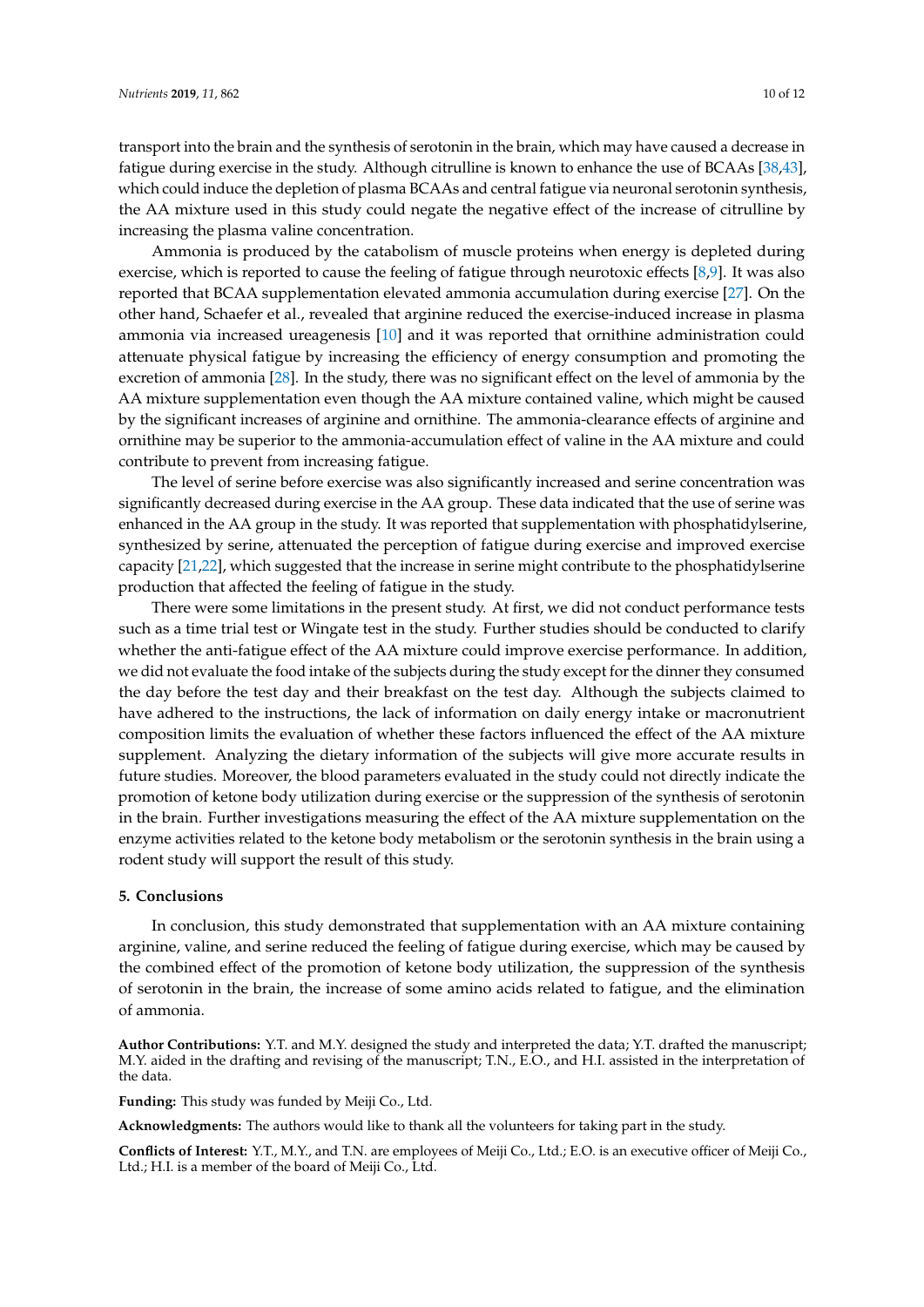# **References**

- <span id="page-10-0"></span>1. Grego, F.; Vallier, J.-M.; Collardeau, M.; Bermon, S.; Ferrari, P.; Candito, M.; Bayer, P.; Magnié, M.-N.; Brisswalter, J. Effects of long duration exercise on cognitive function, blood glucose, and counterregulatory hormones in male cyclists. *Neurosci. Lett.* **2004**, *364*, 76–80. [\[CrossRef\]](http://dx.doi.org/10.1016/j.neulet.2004.03.085) [\[PubMed\]](http://www.ncbi.nlm.nih.gov/pubmed/15196681)
- <span id="page-10-1"></span>2. Coyle, E.; Hagberg, J.; Hurley, B.; Martin, W.; Ehsani, A.; Holloszy, J. Carbohydrate feeding during prolonged strenuous exercise can delay fatigue. *J. Appl. Physiol.* **1983**, *55*, 230–235. [\[CrossRef\]](http://dx.doi.org/10.1152/jappl.1983.55.1.230)
- <span id="page-10-2"></span>3. Coyle, E.F.; Coggan, A.R.; Hemmert, M.; Ivy, J.L. Muscle glycogen utilization during prolonged strenuous exercise when fed carbohydrate. *J. Appl. Physiol.* **1986**, *61*, 165–172. [\[CrossRef\]](http://dx.doi.org/10.1152/jappl.1986.61.1.165) [\[PubMed\]](http://www.ncbi.nlm.nih.gov/pubmed/3525502)
- <span id="page-10-3"></span>4. Jacks, D.E.; Sowash, J.; Anning, J.; Mcgloughlin, T.; Andres, F. Effect of exercise at three exercise intensities on salivary cortisol. *J. Strength Cond. Res.* **2002**, *16*, 286–289. [\[PubMed\]](http://www.ncbi.nlm.nih.gov/pubmed/11991783)
- <span id="page-10-4"></span>5. Hill, E.; Zack, E.; Battaglini, C.; Viru, M.; Viru, A.; Hackney, A. Exercise and circulating cortisol levels: The intensity threshold effect. *J. Endocrinol. Investig.* **2008**, *31*, 587–591. [\[CrossRef\]](http://dx.doi.org/10.1007/BF03345606)
- <span id="page-10-5"></span>6. McGuigan, M.R.; Egan, A.D.; Foster, C. Salivary cortisol responses and perceived exertion during high intensity and low intensity bouts of resistance exercise. *J. Sports Sci. Med.* **2004**, *3*, 8. [\[PubMed\]](http://www.ncbi.nlm.nih.gov/pubmed/24497815)
- <span id="page-10-6"></span>7. Caetano Júnior, P.; Castilho, M.; Raniero, L. Salivary cortisol responses and session ratings of perceived exertion to a rugby match and fatigue test. *Percept. Mot. Skills* **2017**, *124*, 649–661. [\[CrossRef\]](http://dx.doi.org/10.1177/0031512517704340)
- <span id="page-10-7"></span>8. Mutch, B.; Banister, E. Ammonia metabolism in exercise and fatigue: A review. *Med. Sci. Sports Exerc.* **1983**, *15*, 41–50. [\[CrossRef\]](http://dx.doi.org/10.1249/00005768-198315010-00009)
- <span id="page-10-8"></span>9. Banister, E.; Cameron, B. Exercise-induced hyperammonemia: Peripheral and central effects. *Int. J. Sports Med.* **1990**, *11*, S129–S142. [\[CrossRef\]](http://dx.doi.org/10.1055/s-2007-1024864) [\[PubMed\]](http://www.ncbi.nlm.nih.gov/pubmed/2193891)
- <span id="page-10-9"></span>10. Schaefer, A.; Piquard, F.; Geny, B.; Doutreleau, S.; Lampert, E.; Mettauer, B.; Lonsdorfer, J. L-arginine reduces exercise-induced increase in plasma lactate and ammonia. *Int. J. Sports Med.* **2002**, *23*, 403–407. [\[CrossRef\]](http://dx.doi.org/10.1055/s-2002-33743)
- <span id="page-10-10"></span>11. Camic, C.L.; Housh, T.J.; Zuniga, J.M.; Hendrix, R.C.; Mielke, M.; Johnson, G.O.; Schmidt, R.J. Effects of arginine-based supplements on the physical working capacity at the fatigue threshold. *J. Strength Cond. Res.* **2010**, *24*, 1306–1312. [\[CrossRef\]](http://dx.doi.org/10.1519/JSC.0b013e3181d68816) [\[PubMed\]](http://www.ncbi.nlm.nih.gov/pubmed/20386475)
- 12. Bednarz, B.; Jaxa-Chamiec, T.; Gebalska, J.; Herbaczyńska-Cedro, K.; Ceremużyński, L. L-arginine supplementation prolongs duration of exercise in congestive heart failure. *Kardiol. Pol. (Pol. Heart J.)* **2004**, *60*, 351–353.
- <span id="page-10-11"></span>13. Bailey, S.J.; Winyard, P.G.; Vanhatalo, A.; Blackwell, J.R.; DiMenna, F.J.; Wilkerson, D.P.; Jones, A.M. Acute l-arginine supplementation reduces the  $O<sub>2</sub>$  cost of moderate-intensity exercise and enhances high-intensity exercise tolerance. *J. Appl. Physiol.* **2010**, *109*, 1394–1403. [\[CrossRef\]](http://dx.doi.org/10.1152/japplphysiol.00503.2010) [\[PubMed\]](http://www.ncbi.nlm.nih.gov/pubmed/20724562)
- <span id="page-10-12"></span>14. Greer, B.K.; Woodard, J.L.; White, J.P.; Arguello, E.M.; Haymes, E.M. Branched-chain amino acid supplementation and indicators of muscle damage after endurance exercise. *Int. J. Sport Nutr. Exerc. Metab.* **2007**, *17*, 595–607. [\[CrossRef\]](http://dx.doi.org/10.1123/ijsnem.17.6.595) [\[PubMed\]](http://www.ncbi.nlm.nih.gov/pubmed/18156664)
- <span id="page-10-13"></span>15. De Palo, E.; Gatti, R.; Cappellin, E.; Schiraldi, C.; De Palo, C.; Spinella, P. Plasma lactate, gh and gh-binding protein levels in exercise following bcaa supplementation in athletes. *Amino. Acids* **2001**, *20*, 1–11. [\[CrossRef\]](http://dx.doi.org/10.1007/s007260170061)
- <span id="page-10-14"></span>16. Blomstrand, E. A role for branched-chain amino acids in reducing central fatigue. *J. Nutr.* **2006**, *136*, 544S–547S. [\[CrossRef\]](http://dx.doi.org/10.1093/jn/136.2.544S)
- <span id="page-10-15"></span>17. Newsholme, E.A.; Blomstrand, E. Branched-chain amino acids and central fatigue. *J. Nutr.* **2006**, *136*, 274S–276S. [\[CrossRef\]](http://dx.doi.org/10.1093/jn/136.1.274S)
- <span id="page-10-16"></span>18. Crozier, S.J.; Kimball, S.R.; Emmert, S.W.; Anthony, J.C.; Jefferson, L.S. Oral leucine administration stimulates protein synthesis in rat skeletal muscle. *J. Nutr.* **2005**, *135*, 376–382. [\[CrossRef\]](http://dx.doi.org/10.1093/jn/135.3.376)
- <span id="page-10-17"></span>19. Anthony, J.C.; Yoshizawa, F.; Anthony, T.G.; Vary, T.C.; Jefferson, L.S.; Kimball, S.R. Leucine stimulates translation initiation in skeletal muscle of postabsorptive rats via a rapamycin-sensitive pathway. *J. Nutr.* **2000**, *130*, 2413–2419. [\[CrossRef\]](http://dx.doi.org/10.1093/jn/130.10.2413)
- <span id="page-10-18"></span>20. Tsuda, Y.; Iwasawa, K.; Yamaguchi, M. Acute supplementation of valine reduces fatigue during swimming exercise in rats. *Biosci. Biotechnol. Biochem.* **2018**, *82*, 856–861. [\[CrossRef\]](http://dx.doi.org/10.1080/09168451.2018.1438168)
- <span id="page-10-19"></span>21. Wells, A.J.; Hoffman, J.R.; Gonzalez, A.M.; Stout, J.R.; Fragala, M.S.; Mangine, G.T.; McCormack, W.P.; Jajtner, A.R.; Townsend, J.R.; Robinson IV, E.H. Phosphatidylserine and caffeine attenuate postexercise mood disturbance and perception of fatigue in humans. *Nutr. Res.* **2013**, *33*, 464–472. [\[CrossRef\]](http://dx.doi.org/10.1016/j.nutres.2013.03.009)
- <span id="page-10-20"></span>22. Kingsley, M.I.; Miller, M.; Kilduff, L.P.; McENENY, J.; Benton, D. Effects of phosphatidylserine on exercise capacity during cycling in active males. *Med. Sci. Sports Exerc* **2006**, *38*, 64–71. [\[CrossRef\]](http://dx.doi.org/10.1249/01.mss.0000183195.10867.d0)